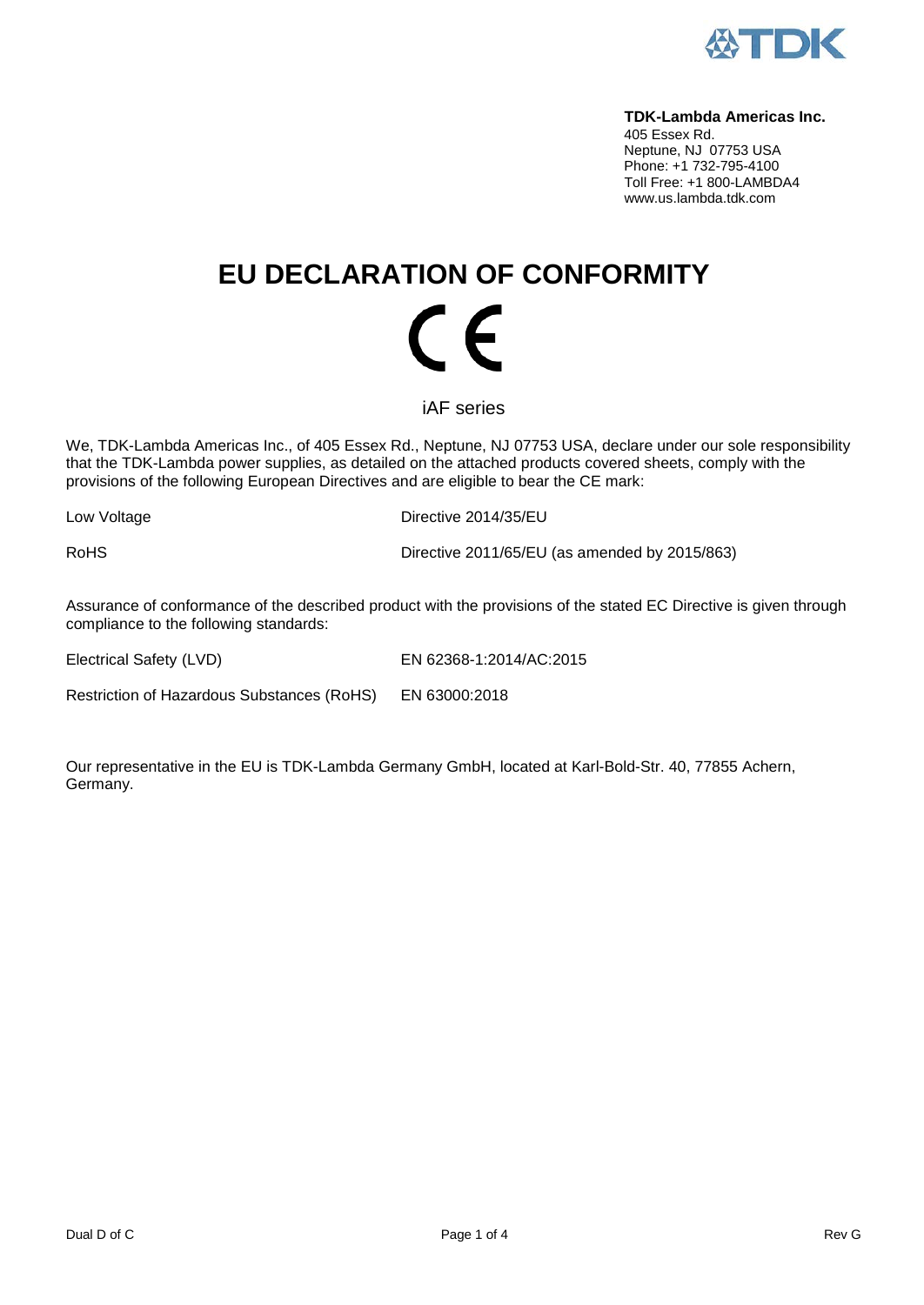

#### **TDK-Lambda Americas Inc.**

405 Essex Rd. Neptune, NJ 07753 USA Phone: +1 732-795-4100 Toll Free: +1 800-LAMBDA4 www.us.lambda.tdk.com

## **UK DECLARATION OF CONFORMITY**



iAF series

We, TDK-Lambda Americas Inc., of 405 Essex Rd., Neptune, NJ 07753 USA, declare under our sole responsibility that the TDK-Lambda power supplies, as detailed on the attached products covered sheets, comply with the provisions of the following European Directives and are eligible to bear the UKCA mark:

Electrical Equipment (Safety) Regulations 2016

Restriction of the Use of Certain Hazardous Substances in Electrical & Electronic Equipment Regulations 2012

Assurance of conformance of the described product with the provisions of the stated UK Regulation is given through compliance to the following standards:

Electrical Safety EN 62368-1:2014/AC:2015

Restriction of Hazardous Substances (RoHS) EN 63000:2018

Our representative in the UK is TDK-Lambda UK Ltd, located at Kingsley Avenue, Ilfracombe, Devon, EX34 8ES, UK.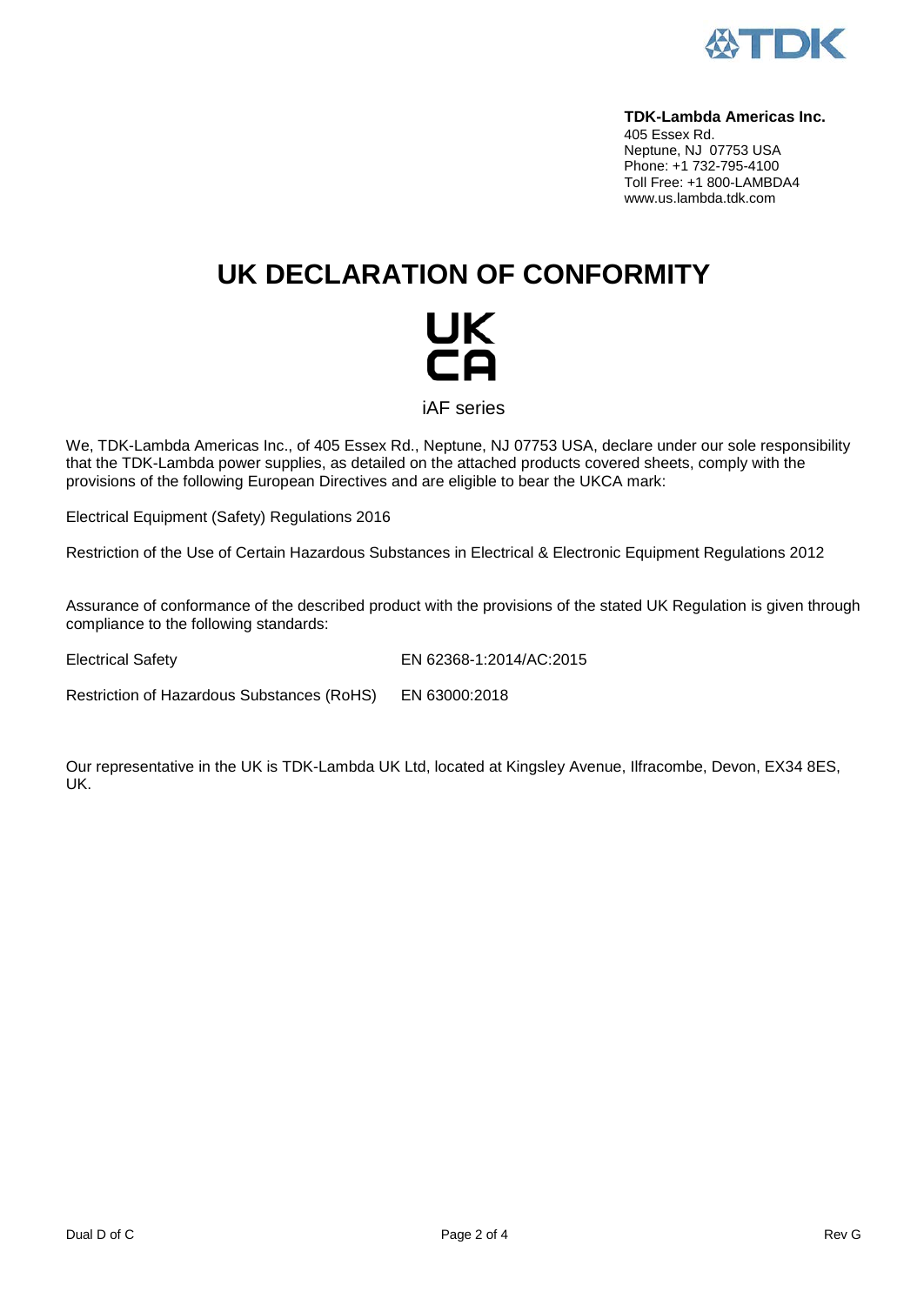

### **iAF series – Products Covered**

iAF!!\*\*\*A%%%V-###(-R)

Where:

!! represents a two digit input voltage, e.g. "05" means 5Vdc \*\*\* represents a three digit current,eg."003" means 3A %%% represents a three digit voltage,eg."006" means 0.6V ### represents a three digit combination of numbers and/or letters which indicate the feature set -R option, designates ROHS compliance